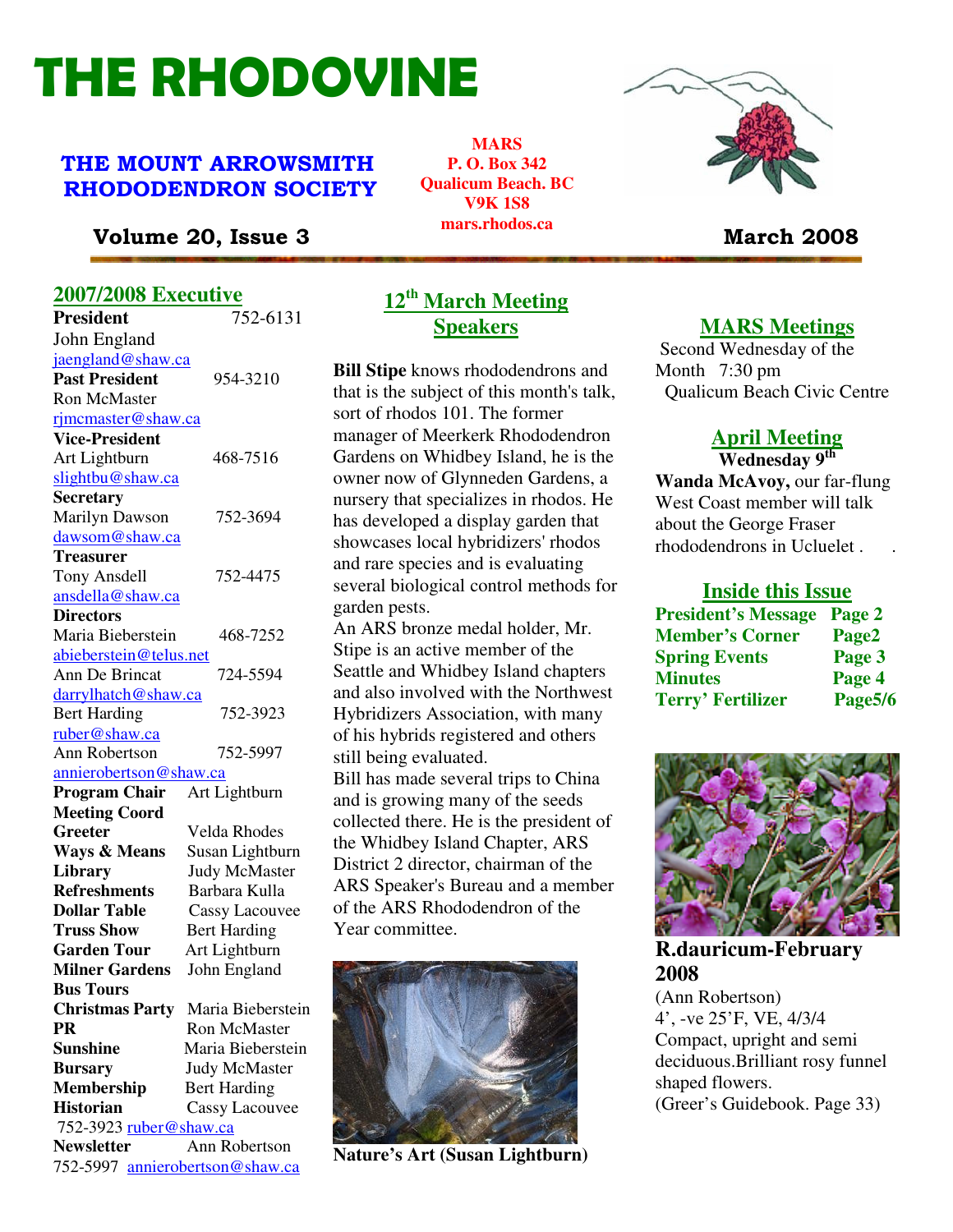# **President's Message**

Writing this letter on 29 Feb I reflect on the many aspects of 'that extra calendar day', an extra day of grace perhaps, an extra day's pay, except for those on salary, in which case it is day of no pay. This day occurs in the intercalary (leap) year following three common years. The system was developed in 46BC by that much maligned Emperor, Julius Caesar, to keep the calendar year synchronized with the astronomical or seasonal year. So if Caesar had not come along we could have very different definitions for early, mid and late blooming rhododendrons! Thanks to him we know that right now it is early blooming time and I can report to you that my first rhododendron bloomed on leap year's day, a fine blood red strigillosum.

Birthday greetings to any MARS members who, like the famous Canadiens hockey player Pocket Rocket Richard, who is 18 today, have a birthday on 29 Feb.

Let the blooming season continue…

A last reflection, have you walked down by the ocean recently? There you will find great movement, tens of sea lions and seals, many, many seabirds with an armada of seagulls (don't wear your best outfit) wheeling around the beach accompanied by eagles and osprey. They, along with the boatloads of fishermen, are awaiting the arrival of the Herring. What a sight! It's all about anticipation…and Spring. Enjoy March.

John England

#### **Milner Gardens 7th Annual Spring Plant Sale**

Apr 19 & 20, 10 am to 4 pm. Admission by donation. Add a piece of this Heritage Garden to your own garden.

Milner Gardens & Woodland 2179 West Island Highway Qualicum Beach, BC V9K 1G1 Tel: (250)752-8573

# **Member's Corner**

#### **Good Reading**

Art Lightburn has looked up and suggested these internet pages for us in the ARS site. **Tips for beginners http://www.rhododendron.org/v46n1p21.htm** 

**How to select a Rhodo from your local nursery http://www.rhododendron.org/v45n3p136.htm**

**How to Grow Rhododendrons from seed http://www.rhododendron.org/v48n1p10.htm**



# **R. moupinese –February 2008**

(Art and Susan Lightburn) 2', 0'F, VE, 4/3/4. Open spreading habit, snow white flowers with deep red purple blotches. (Greer's Guidebook, page51)

#### **Membership**

Welcome to Beatrice Blakemore who joined us on  $19<sup>th</sup>$  February.

# **Editor's Corner**

Apologies to Jean Greig for the typo error of her name in the last issue. Send **your magazine contributions** to Ann Robertson. 752-5997 annierobertson@shaw.ca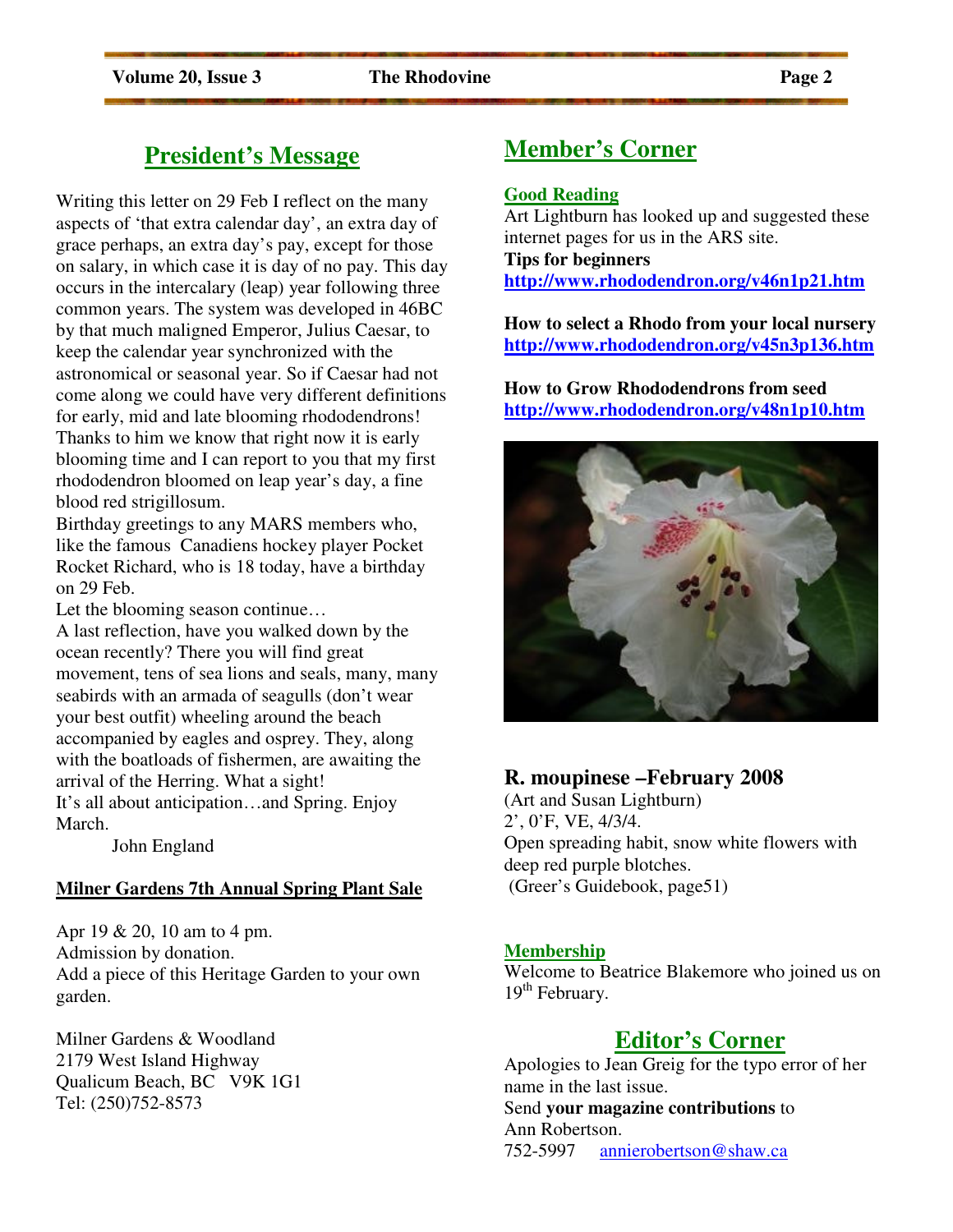# **Revving up for Spring**

The busiest time for MARS members is coming up: **Rhodo Show and Sale 19th April. Oceanside Sale 26th and 27th April. Garden Tour (Mother's Day) 10th and 11th May.** 

These are our major fundraisers that keep us going through the rest of the year.

Both committees of the **Rhodo Show** and the **Garden Tour** are hard at work and will need the help of the general membership as the dates draw near. Bert Harding, chairman of the Rhodo Show and Sale (Curling Rink, Parksville) reminds members that we ran out of bottles last year, because there were so many trusses on display. He hopes there will be just as many trusses or more this year, but we need more Perrier-type bottles, small and liter size. So scour your garage and your neighbors', we can use them.

#### **We need a volunteer to host the Party after the Rhodo Show**

Barbara Kulla, chairman of the **MARS Oceanside plant sale** (Bradley Centre,Coombs) is urging members to look around their gardens and see what they can part with. It's a good time to divide perennials. And don't be shy about begging from friends and the guy next door. It's amazing what people throw out.

At last year's two-day sale, MARS sold almost all the plants brought in, including hostas, day lilies, violas, trilliums (from seed) Japanese maple seedlings, sedums, bergenias, hellebores; the list goes on. There was even a donation from a woman who was moving. "Come and get them," she said, and we did. This year, the goal is for even more donations.

Barbara suggests looking for the showiest plants and potting up the biggest ones possible. However, small plants in clean 10-20 cm pots are also much in demand.

 If anyone needs pots, or has extra pots, or needs more information, let Barbara or Marilyn Dawson know.

# **Seedy Success**

More than 1600 people wandered past the MARS table on Feb. 2 at the Civic Centre and it seemed like most of them stopped to talk and enter the draw for R. Ingrid Mehlquist. Thanks to Ron and Judy McMaster, John and Arlene England, Susan Lightburn and Ann Robertson who answered lots of questions, handed out information and chatted up the passersby. Marilyn Dawson and Barbara Kulla organized the table.

#### **Winner of the rhodo**

was Marnee Tutton of Whiskey Creek.

#### **Look at all these seeds!!!**



"Who said cattails aren't beautiful" (Susan Lightburn)

## **More dates to remember**

**PARS** visit exchange Peace Arch Rhododendron Society Qualicum  $22<sup>nd</sup> - 23<sup>rd</sup>$  April White Rock  $21^{st}$ -  $22^{nd}$  May

#### **Fairwinds 2nd annual Landscape & Water Conservation Fair**

Saturday, April 19, 2008 at Fairwinds Centre, 3455 Fairwinds Drive, Nanoose Bay 10:00 am to 4:00 pm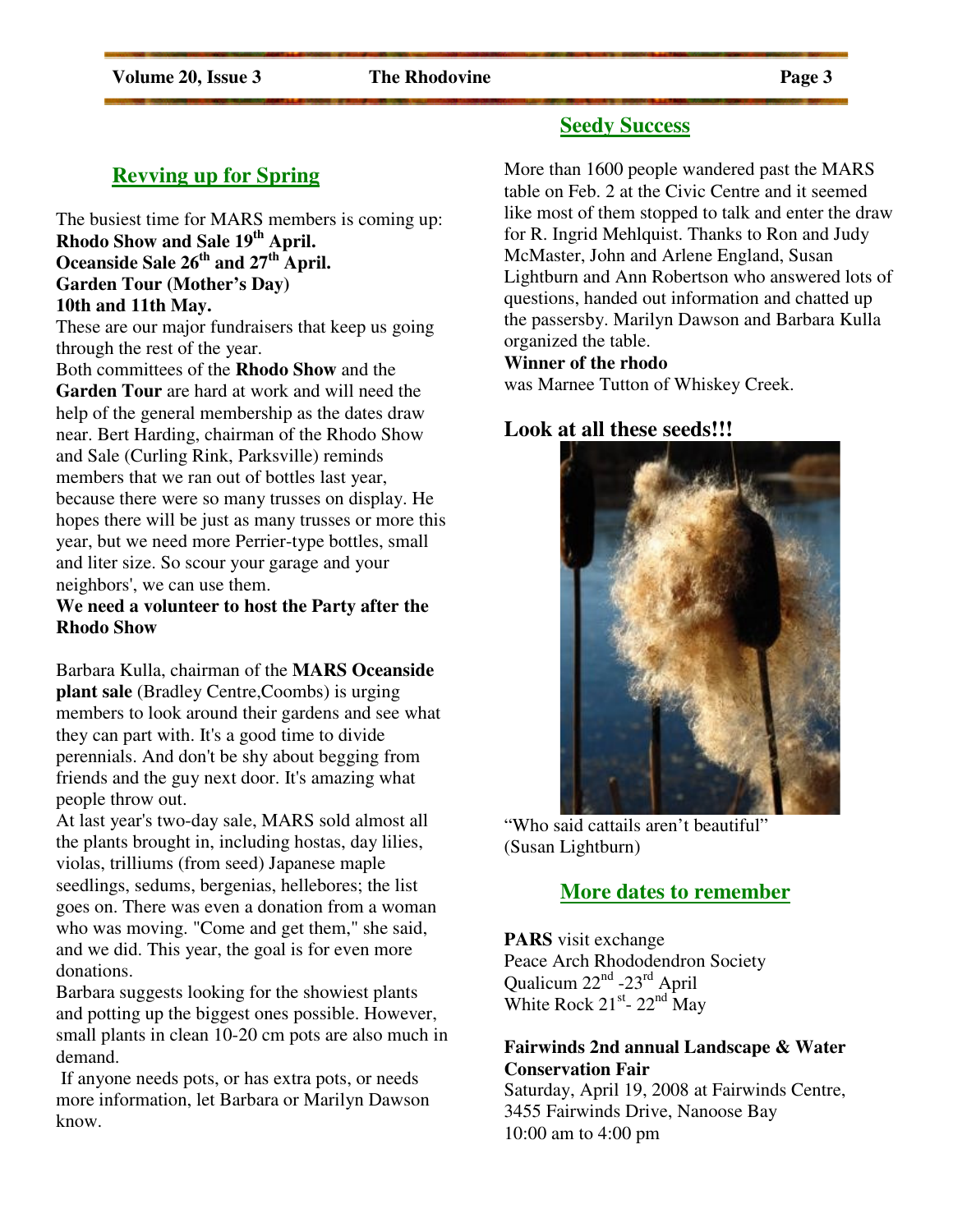## **General Meeting Minute**

Tuesday Feb. 19, 2008

**MEETING AT**: 7:30 pm. Minutes of the January meeting appeared in the Rhodovine. They were accepted as presented.

**GUESTS**: Nicola Lupton, Brian Long.

**CORRESPONDENCE**: B.C. Council of Gardens (Jan-Feb. issue),Victoria Chapter newsletter and a letter from Laura Grant , the ARS director reminding us of the spring convention in April in Tulsa, Oklahoma.

**REFRESHMENTS**: Judy McMaster, Arlene England and Barbara Kulla provided the cookies and cake.

**TREASURER'S REPORT**: The January statement, reported total income as \$305 and expenses at \$472.67 with an overall bank balance of \$5461.92. Tony Ansdell reported he had sent 2007 records to Jim Greig for the annual audit.

**PROGRAM**: Art Lightburn outlined the program through May. March speaker will be Bill Stipe of Whidbey Island; Wanda McAvoy will talk about the George Fraser rhodos at Ucluelet in April and David Rowe will follow in May with his talk on bonsai.

**GARDEN TOUR**: Art Lightburn told the meeting that Barbara Kulla and Linda Derkach were still looking for one more great garden and members were invited to speak up. He will bring the volunteer sign up board to the next meeting.

**TRUSS SHOW**: Bert Harding reminded members that the Rhodo Show and Plant Sale at the Parksville Curling Club is on April 19 and he will need volunteers for a variety of jobs including cash register. There will be a training session beforehand.

**MEMBERSHIIP**: Bert Harding welcomed one new member, Bernice Blackmore. He said he has several name tags that have not been picked up. He also urged members to check the new address roster and let him know of any mistakes.

**WAYS AND MEANS**: The door prize was Rimshot; other raffle prizes were Naselle, Hachmann's Marlis, Golfer and Norm Todd's fertilizer.

#### **NEW BUSINESS**:

1. Art Lightburn said that the Species Workshop is almost fully subscribed. He will need about 10 billets for Sat. April 5.

2. Mary Parker outlined plans for the exchange visit with **the Peace Arch Rhododendron Society.** PARS members visit Qualicum on April 22 and 23, and tour the gardens of Tom Hill and Al and Maria Bieberstein. The following day they will go to Tofino to see Ken Gibson's spread, stay overnight in Tofino and leave the

next day. The MARS visit to White Rock and Surrey is May 21 and 22. Mary wants to know who is going. She also mentioned that Stubbs Island is open to the public May 17-18 and Fraser Days is May 24.

3. It's time to choose the Rhododendron of the Year (ROY) for the ARS. Ann Gutsche will canvass for the 2011 selections.

4. Geoff Ball of Milner Gardens has agreed to attend the March meeting and offer reduced price memberships to MARS members. It was noted that Milner opens this year officially on March 20, but the garden is open on March 1 for one day on a donation-basis.

5. Velda Rhodes offered to be official greeter at MARS general meetings. .

**SPEAKERS** for the evening were Gerry Babiy, Kathy Claxton and Terry Richmond in the popular panel discussion format. Gerry, the proprietor of Arrowsmith Nursery said she prefers to buy island-grown when possible but all her plants are from B.C. She thinks ahead, starts ordering in August for the following spring. Kathy confined her comments to container-growing and there were lots of questions from the audience. She recomended several internet sites that gave useful information such as;

gardenwise.com

weekendgardener.net

my-container/garden.com.

 Terry talked about various kinds of fertilizer, more of which is printed elsewhere in this issue. He also has compiled information in a binder for the MARS library.

#### **MEETING ADJOURNED** AT: 10 PM



**Speakers** Terry, Kathy and Gerry **(Susan Lightburn)**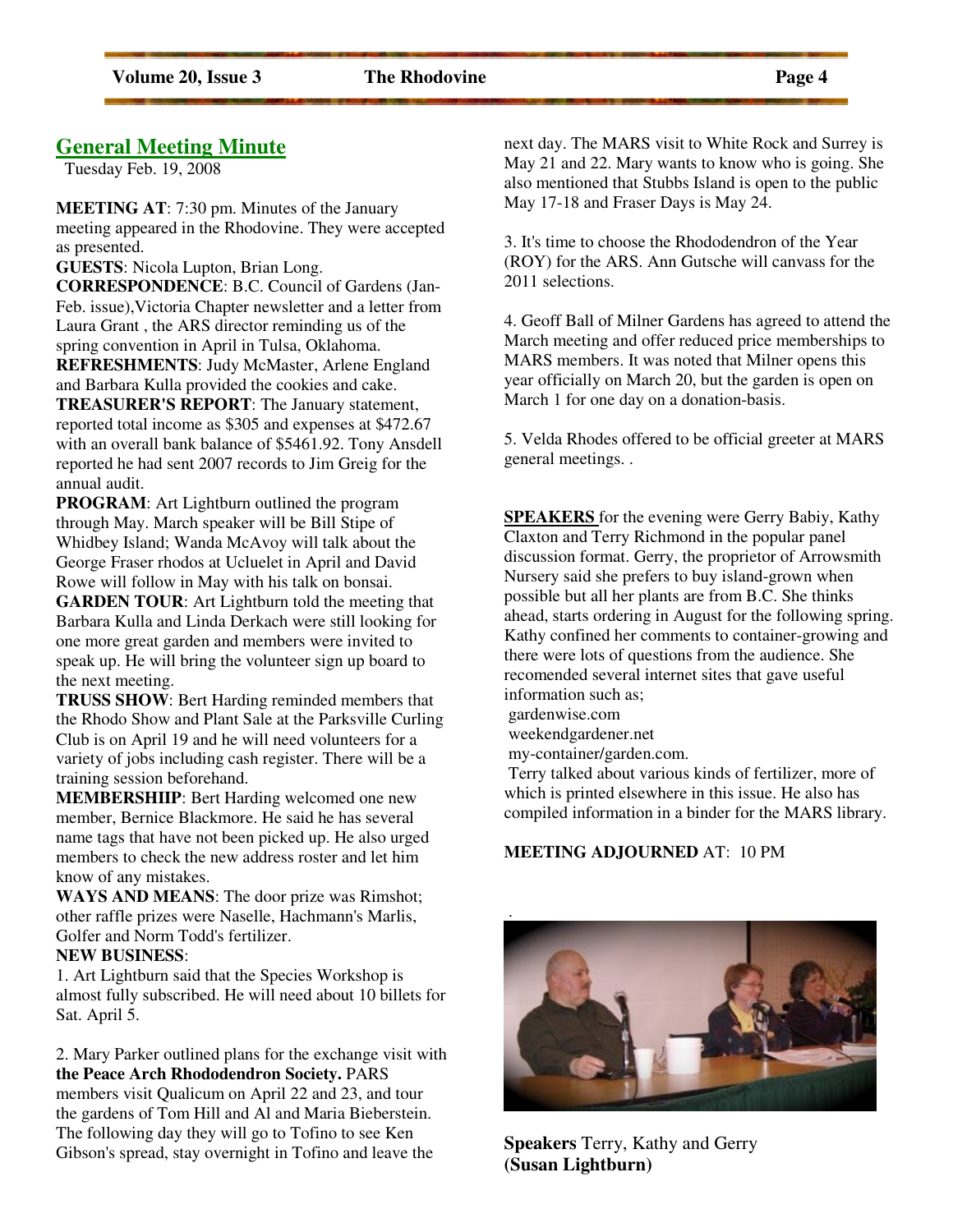# **RHODODENDRON FERTILIZERS by Terry Richmond**

#### **Chemical (inorganic fertilizers)**

The fertilizer I prefer in this category is green valley 10-8-6 with fritted trace elements. To a 10kg bag of 10-8-6 .I add 2kg prilled dolomite lime and 1kg Epson salts.

#### **Organic/Natural fertilizers**

Organic materials that can be used to create an organic fertilizer contain between one and all three of the macro-nutrients (N-P-K) and many trace elements. The seed meals, soybean, cottonseed, canola, flaxseed, sunflower, neem, etc. generally have an N-P-K value of about 5-2-1 plus trace elements. Kelp meal is reported to contain every element presently known.

\*It should be noted that most chemical fertilizers and even some organic materials high in nitrogen, such as fresh manure, blood meal and vampire bat guano, will burn the roots of dwarf and small rhododendrons. The same is true for caustic fresh wood ash.

Below is a list of some of the organic/natural materials and their most important (N-P-K) nutrient.

| NITROGEN-(N)         |             |                       |         |
|----------------------|-------------|-----------------------|---------|
| Canola Meal          | $(5.5-2-1)$ | <b>CALCIUM-(CA)</b>   |         |
| <b>Cotton Seed</b>   | $(6-2-1)$   | Dolomite lime         | 20-30%  |
| Neem meal            | $(5-1-2)$   | Agricultural lime     | 32%     |
| Alfalfa powder       | $(2-.5-2)$  | Gypsum                | 22%     |
| Fish meal            | $(3-2-1)$   | Wood ash              | $9\%$   |
| Blood meal           | $(12-0-0)$  | Bone meal             | 22%     |
| Bat guano            | $(10-3-1)$  | Fish meal             | $6\%$   |
|                      |             |                       |         |
| <b>PHOSPHORUS-P)</b> |             |                       |         |
| Bone meal            | $(2-12-0)$  | <b>MAGNESIUM-(MG)</b> |         |
| Shrimp meal          | $(0-3-0)$   | Dolomite lime         | $10\%$  |
| Rock phosphate       | $(0-3-0)$   | Epson salts           | 10%     |
|                      |             | Langbeinite           | 11%     |
| POTASSIUM-(K)        |             |                       |         |
| Kelp meal            | $(1-.5-3)$  | <b>SULPHUR-(S)</b>    |         |
| Green Sand           | $(0-0-3)$   | Langbeinite           | 23%     |
| Langbeinite          | $(0-0-18)$  | Elemental sulphur     | 70-100% |

**SECONDARY ELEMENTS**

My favorite organic materials are alfalfa, bone meal, kelp, rabbit manure and earth worm castings. Earth worm casting are 7 or neutral Ph and contain .86% nitrogen, .37% phosphoric acid, .25% potash, 2.3% calcium, .72% iron plus a multitude of trace elements.